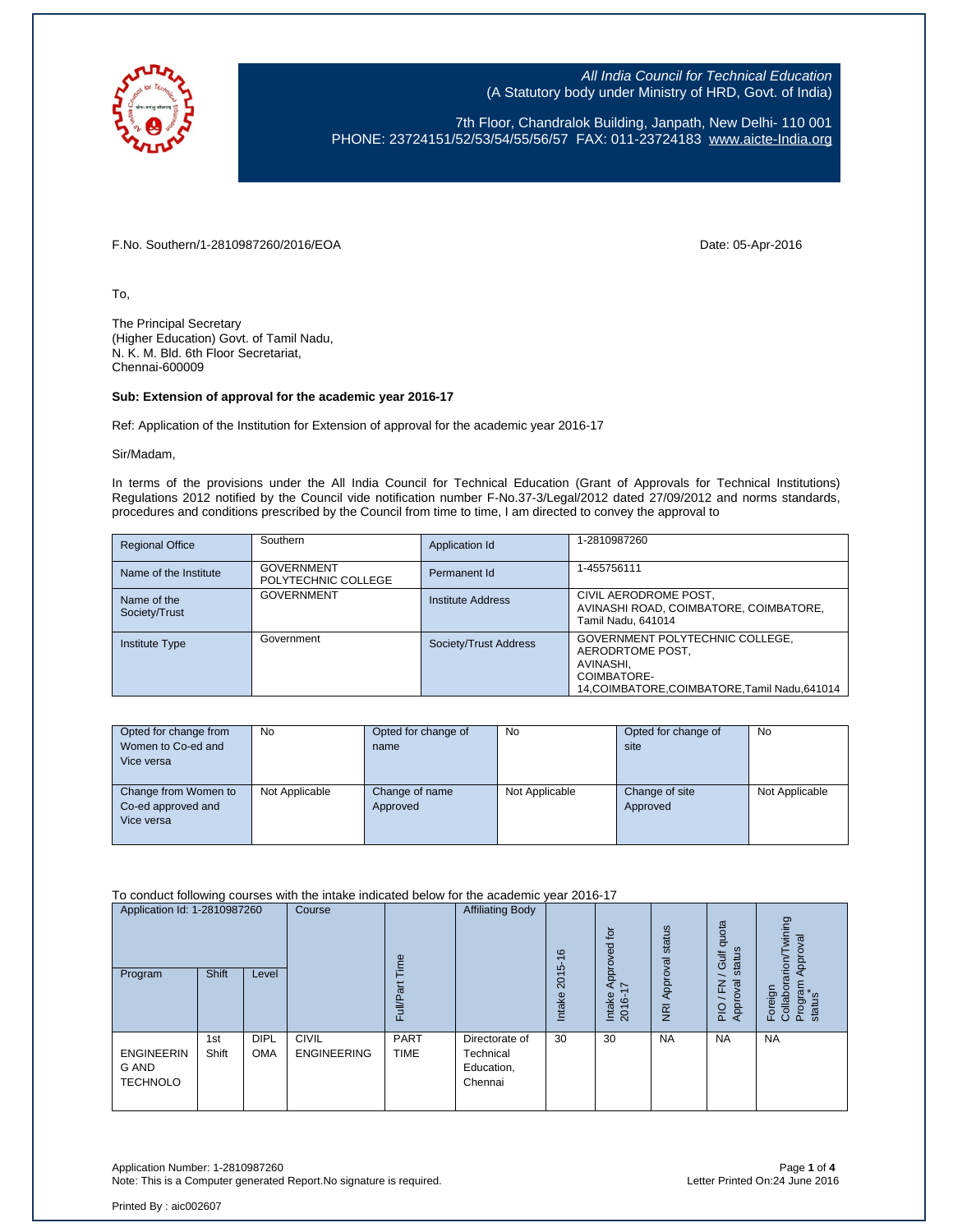

7th Floor, Chandralok Building, Janpath, New Delhi- 110 001 PHONE: 23724151/52/53/54/55/56/57 FAX: 011-23724183 [www.aicte-India.org](http://www.aicte-india.org/)

| $\overline{GY}$                                            |              |                           |                                                                             |                            |                                                      |    |    |           |           |           |
|------------------------------------------------------------|--------------|---------------------------|-----------------------------------------------------------------------------|----------------------------|------------------------------------------------------|----|----|-----------|-----------|-----------|
| <b>ENGINEERIN</b><br><b>G AND</b><br><b>TECHNOLO</b><br>GY | 1st<br>Shift | <b>DIPL</b><br><b>OMA</b> | <b>CIVIL</b><br><b>ENGINEERING</b>                                          | <b>FULL</b><br><b>TIME</b> | Directorate of<br>Technical<br>Education,<br>Chennai | 60 | 60 | <b>NA</b> | <b>NA</b> | <b>NA</b> |
| <b>ENGINEERIN</b><br><b>G AND</b><br><b>TECHNOLO</b><br>GY | 1st<br>Shift | DIPL<br><b>OMA</b>        | <b>COMPUTER</b><br><b>ENGINEERING</b>                                       | <b>FULL</b><br><b>TIME</b> | Directorate of<br>Technical<br>Education,<br>Chennai | 60 | 60 | <b>NA</b> | <b>NA</b> | <b>NA</b> |
| <b>ENGINEERIN</b><br><b>G AND</b><br><b>TECHNOLO</b><br>GY | 1st<br>Shift | <b>DIPL</b><br><b>OMA</b> | <b>ELECTRICAL</b><br>AND<br><b>ELECTRONICS</b><br><b>ENGINEERING</b>        | <b>FULL</b><br><b>TIME</b> | Directorate of<br>Technical<br>Education,<br>Chennai | 60 | 60 | <b>NA</b> | <b>NA</b> | <b>NA</b> |
| <b>ENGINEERIN</b><br><b>G AND</b><br><b>TECHNOLO</b><br>GY | 1st<br>Shift | <b>DIPL</b><br><b>OMA</b> | <b>ELECTRICAL</b><br><b>AND</b><br><b>ELECTRONICS</b><br><b>ENGINEERING</b> | PART<br><b>TIME</b>        | Directorate of<br>Technical<br>Education,<br>Chennai | 60 | 60 | <b>NA</b> | <b>NA</b> | <b>NA</b> |
| <b>ENGINEERIN</b><br><b>G AND</b><br><b>TECHNOLO</b><br>GY | 1st<br>Shift | <b>DIPL</b><br><b>OMA</b> | <b>ELECTRONICS</b><br>&<br><b>COMMUNICATI</b><br>ON ENGG                    | <b>FULL</b><br><b>TIME</b> | Directorate of<br>Technical<br>Education,<br>Chennai | 60 | 60 | <b>NA</b> | <b>NA</b> | <b>NA</b> |
| <b>ENGINEERIN</b><br><b>G AND</b><br><b>TECHNOLO</b><br>GY | 1st<br>Shift | <b>DIPL</b><br><b>OMA</b> | <b>MECHANICAL</b><br><b>ENGINEERING</b>                                     | <b>FULL</b><br><b>TIME</b> | Directorate of<br>Technical<br>Education,<br>Chennai | 60 | 60 | <b>NA</b> | <b>NA</b> | <b>NA</b> |
| <b>ENGINEERIN</b><br><b>G AND</b><br><b>TECHNOLO</b><br>GY | 1st<br>Shift | <b>DIPL</b><br><b>OMA</b> | <b>MECHANICAL</b><br><b>ENGINEERING</b>                                     | <b>FULL</b><br><b>TIME</b> | Directorate of<br>Technical<br>Education,<br>Chennai | 60 | 60 | <b>NA</b> | <b>NA</b> | <b>NA</b> |
| <b>ENGINEERIN</b><br>G AND<br><b>TECHNOLO</b><br>GY        | 1st<br>Shift | <b>DIPL</b><br><b>OMA</b> | <b>MECHANICAL</b><br><b>ENGINEERING</b>                                     | <b>PART</b><br><b>TIME</b> | Directorate of<br>Technical<br>Education,<br>Chennai | 60 | 60 | <b>NA</b> | <b>NA</b> | <b>NA</b> |
| <b>ENGINEERIN</b><br><b>G AND</b><br><b>TECHNOLO</b><br>GY | 1st<br>Shift | <b>DIPL</b><br><b>OMA</b> | <b>PRODUCTION</b><br><b>ENGINEERING</b>                                     | <b>FULL</b><br><b>TIME</b> | Directorate of<br>Technical<br>Education,<br>Chennai | 60 | 60 | <b>NA</b> | <b>NA</b> | <b>NA</b> |
|                                                            | 2nd          | <b>DIPL</b>               | <b>CIVIL</b>                                                                | <b>FULL</b>                | Directorate of                                       | 60 | 60 | <b>NA</b> | <b>NA</b> | <b>NA</b> |

Application Number: 1-2810987260 Page **2** of **4** Note: This is a Computer generated Report.No signature is required. Letter Printed On:24 June 2016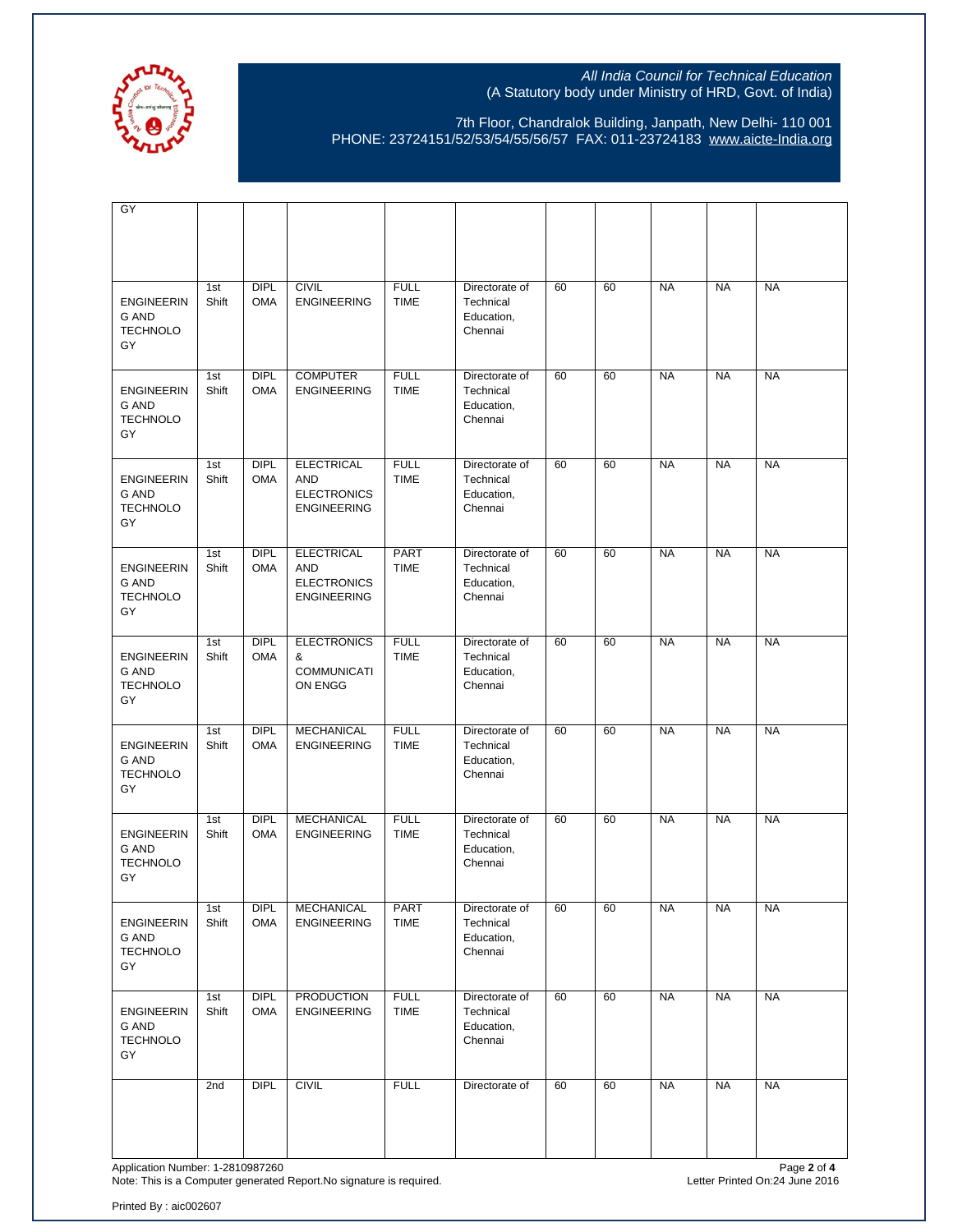

7th Floor, Chandralok Building, Janpath, New Delhi- 110 001 PHONE: 23724151/52/53/54/55/56/57 FAX: 011-23724183 [www.aicte-India.org](http://www.aicte-india.org/)

| <b>ENGINEERIN</b><br>G AND<br><b>TECHNOLO</b><br>GY        | Shift                    | <b>OMA</b>                | <b>ENGINEERING</b>                                                          | <b>TIME</b>                | Technical<br>Education,<br>Chennai                   |    |    |           |           |           |
|------------------------------------------------------------|--------------------------|---------------------------|-----------------------------------------------------------------------------|----------------------------|------------------------------------------------------|----|----|-----------|-----------|-----------|
| <b>ENGINEERIN</b><br>G AND<br><b>TECHNOLO</b><br>GY        | 2nd<br>Shift             | <b>DIPL</b><br><b>OMA</b> | <b>ELECTRICAL</b><br><b>AND</b><br><b>ELECTRONICS</b><br><b>ENGINEERING</b> | <b>FULL</b><br><b>TIME</b> | Directorate of<br>Technical<br>Education,<br>Chennai | 60 | 60 | <b>NA</b> | <b>NA</b> | <b>NA</b> |
| <b>ENGINEERIN</b><br>G AND<br><b>TECHNOLO</b><br>GY        | 2 <sub>nd</sub><br>Shift | <b>DIPL</b><br><b>OMA</b> | <b>ELECTRONICS</b><br>&<br><b>COMMUNICATI</b><br>ON ENGG                    | <b>FULL</b><br><b>TIME</b> | Directorate of<br>Technical<br>Education,<br>Chennai | 60 | 60 | <b>NA</b> | <b>NA</b> | <b>NA</b> |
| <b>ENGINEERIN</b><br><b>G AND</b><br><b>TECHNOLO</b><br>GY | 2nd<br>Shift             | <b>DIPL</b><br><b>OMA</b> | <b>MECHANICAL</b><br><b>ENGINEERING</b>                                     | <b>FULL</b><br><b>TIME</b> | Directorate of<br>Technical<br>Education,<br>Chennai | 60 | 60 | <b>NA</b> | <b>NA</b> | <b>NA</b> |

The above mentioned approval is subject to the condition that GOVERNMENT POLYTECHNIC COLLEGE shall follow and adhere to the Regulations, guidelines and directions issued by AICTE from time to time and the undertaking / affidavit given by the institution along with the application submitted by the institution on portal.

In case of any differences in content in this Computer generated Extension of Approval Letter, the content/information as approved by the Executive Council / General Council as available on the record of AICTE shall be final and binding.

Strict compliance of Anti-Ragging Regulation:- Approval is subject to strict compliance of provisions made in AICTE Regulation notified vide F. No. 37-3/Legal/AICTE/2009 dated July 1, 2009 for Prevention and Prohibition of Ragging in Technical Institutions. In case Institution fails to take adequate steps to Prevent Ragging or fails to act in accordance with AICTE Regulation or fails to punish perpetrators or incidents of Ragging, it will be liable to take any action as defined under clause 9(4) of the said Regulation.

## **Note: Validity of the course details may be verified at www.aicte-india.org**

 **Dr. Avinash S Pant Vice - Chairman, AICTE**

Copy to:

- **1. The Regional Officer,** All India Council for Technical Education Shastri Bhawan 26, Haddows Road Chennai - 600 006, Tamil Nadu
- **2. The Director Of Technical Education,** Tamil Nadu
- **3. The Registrar,** Directorate of Technical Education, Chennai
- **4. The Principal / Director,** GOVERNMENT POLYTECHNIC COLLEGE